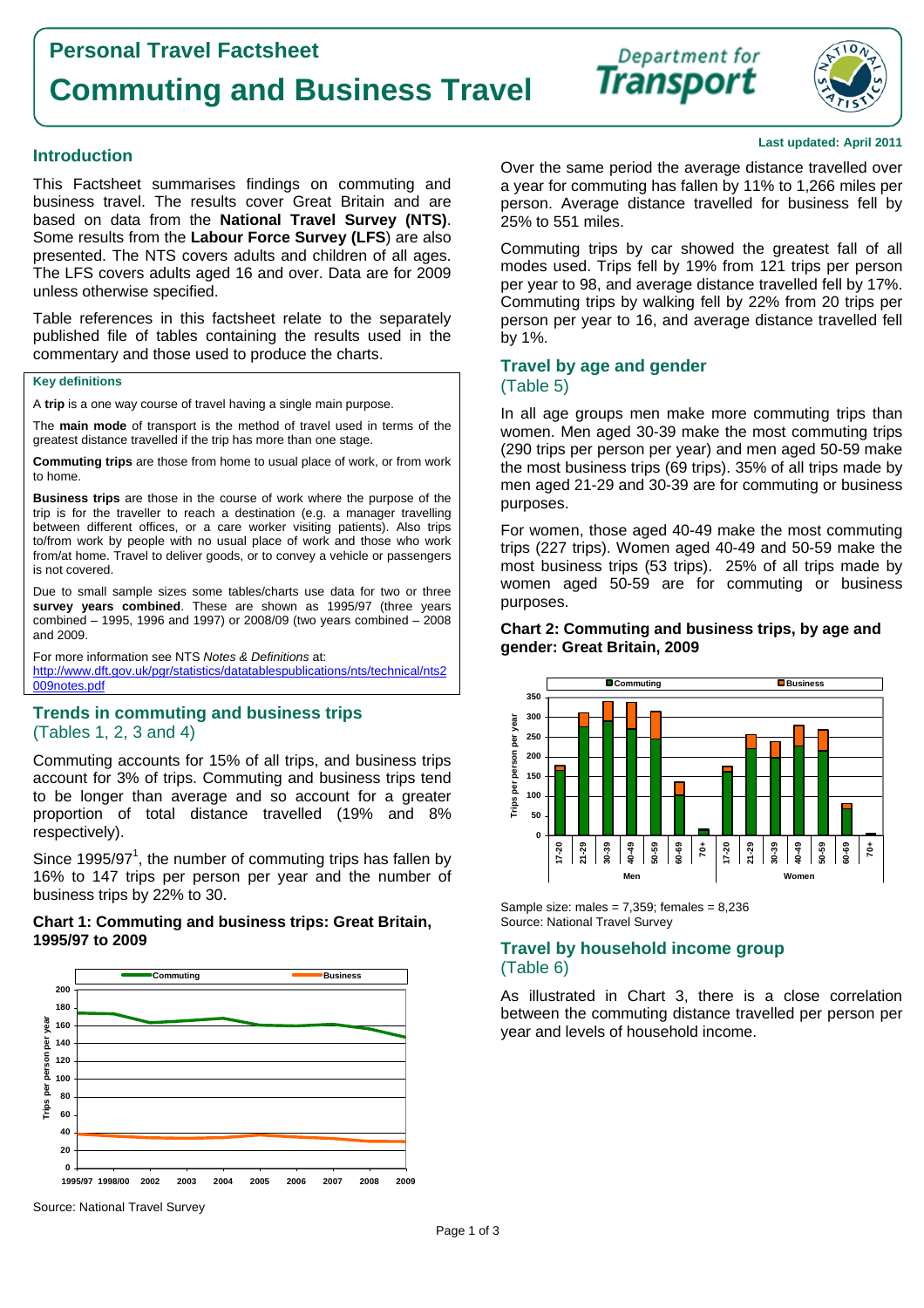

## **Chart 3: Commuting distance travelled by main mode and household income: Great Britain, 2009**

Sample size: individuals = 19,914 Source: National Travel Survey

Individuals in the highest income quintile travel almost 8 times further (2,529 miles) for commuting per year than those in the lowest quintile. They also make almost 4 times as many commuting trips (217 trips). The proportion of commuting rail trips increases with income. 9% of commuting trips by individuals in the highest income quintile are by rail compared to 2% by individuals in the lowest income quintile.

## **How do people travel to work?**  (Tables 7 and 8)

Mode of transport varies depending on distance to place of work (Chart 4) with the proportion of commuting trips by surface rail increasing with trip length.



#### **Chart 4: Proportion of trips by main mode and commuting trip length: Great Britain, 2009**

Sample size: commuting trips = 49,836 Source: National Travel Survey

67% of all commuting trips are made by car, 11% on foot, 9% by bus, 5% by surface rail and 4% by bicycle.

For business trips, 78% are by car, 7% on foot, 4% by bus, 4% by train, and 1% by bicycle.

The LFS asks workers about their *usual* method of travel to work. Results for Oct-Dec 2009 are similar to the NTS: 70% usually travel to work by car; 10% walk; 7% go by bus/coach; 5% by surface rail, and 3% by bicycle.

As shown in Chart 5, the usual method of travel to work is different for workers who live in London, with 37% travelling by car, 19% by light rail/underground, 15% by bus/coach, 14% by surface rail, 9% by foot and 4% by bicycle.

#### **Chart 5: Usual method of travel to work by main mode and region: Great Britain, Oct-Dec 2009**



Sample size: individuals = 39,534 Source: Labour Force Survey, Oct-Dec 2009

## **How far do people travel to work?**  (Table 9)

According to the NTS, the average length of a commuting trip increased by 5%, from 8.2 miles in 1995/97 to 8.6 miles in 2009. Men travel 10.2 miles to work on average, 51% further than women (6.7 miles). The average length of a business trip is 18.3 miles.

People living in rural areas travel furthest to work, on average (11.7 miles), while those in metropolitan areas outside London travel the shortest distance on average (6.9 miles). London residents travel 7.5 miles.

People from households in the highest income quintile travel more than twice as far to work, on average (11.7 miles) as those in the lowest income quintile (5.7 miles).

## **How long does it take to travel to work?**  (Table 10)

The average journey time to work has been steadily increasing; it takes 28 minutes, an increase of 18% on 1995/97 (24 minutes).

The average journey to work for London residents takes just over 41 minutes, 48% longer than the national average.

Men on average spend 19% longer commuting than women (29 minutes and 24 minutes respectively), reflecting differences in journey distance and mode.

On average, commuting trips by foot take 18 minutes, by cycling 22 minutes, by car 24 minutes, by bus 41 minutes, and by surface rail 69 minutes.